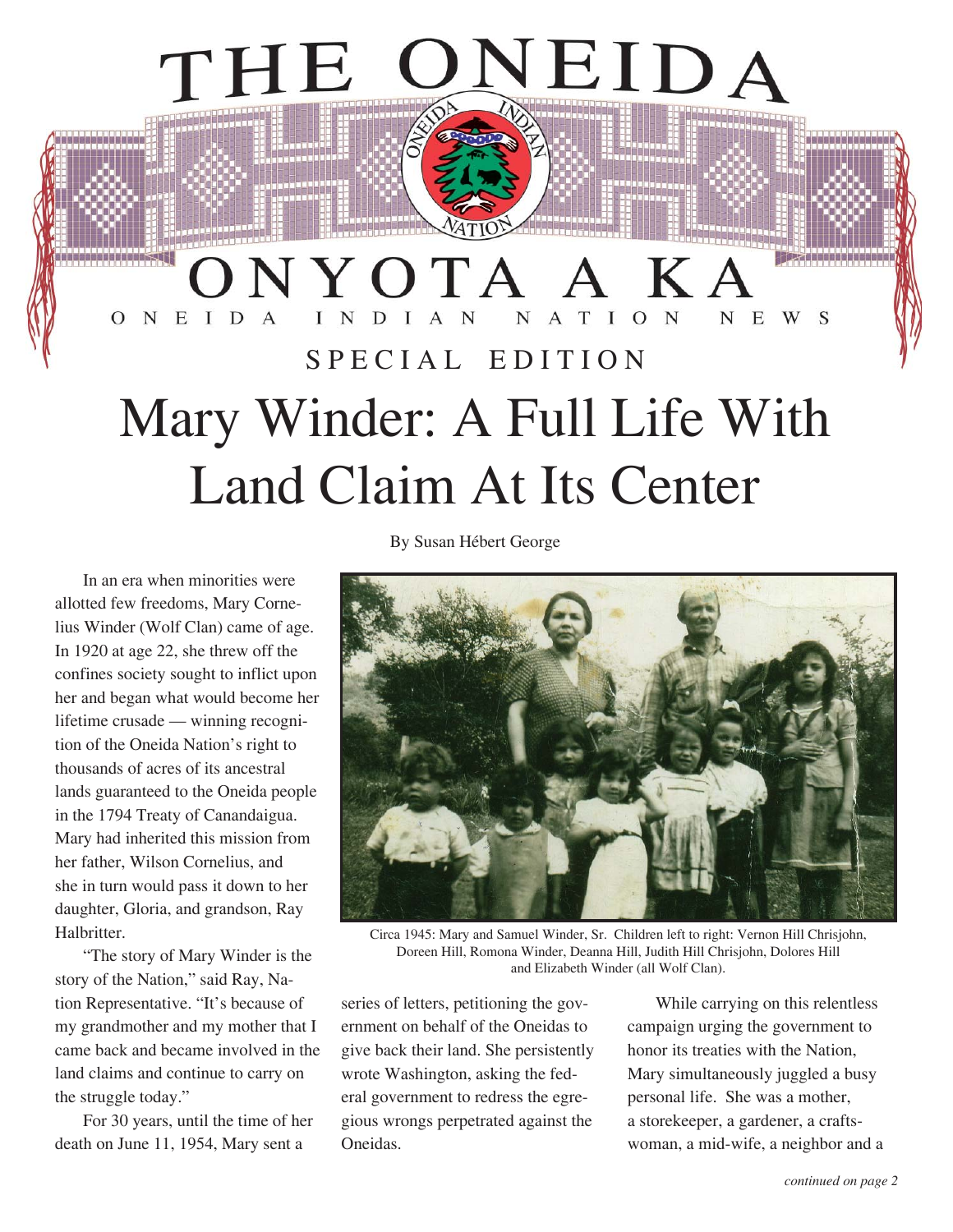*continued from page 1*

friend. She had 11 children, suffering the excruciating loss of two of them in childhood. She also raised three additional children after their mother's death. Mary Winder was a woman of many different facets, and she touched many lives with her warmth and kindness.

 As a child, she had very little formal education, attending school for only three years. Her first language was Oneida; she never spoke English until she went to school. The little girl who was Mary Cornelius, born April 27, 1898, accepted responsibility at a very young age. Her grandmother was blind and required help, and Mary was sent to live with her. By the time Mary was 9 years old, she was helping her grandmother find herbs to use medicinally, especially for rheumatism.

"In those days many people, including non-Indians, sought out my great-grandmother's remedies," said Gloria. "My mother came to know a lot about natural medicines both from her grandmother and her father, who was a medicine man."

Medicine was not the only knowledge Wilson Cornelius shared with his daughter, Mary. He had imbued in her his determination to regain Oneida lands. Wilson was an educated man, and he wrote many letters to Washington asking the federal government to restore the Oneidas to their homeland.

"He wrote many letters to Washington asking for the land back, despite Washington's denials and non-response. He never gave up," said Ray.

Mary was to follow her father's



Mary Winder (seated on left) during a mock wedding at the 1933 New York State Fair. William Rockwell, Oneida chief, standing far left.

example and keep the quest for the land alive. And as she grew into adulthood, she too would begin petitioning the government. But before she took up her mantle as the driving force to reclaim Oneida land, her personal life was evolving.

She was in Germany when the country was on the brink of the first World War. Europeans were enthralled with Indian culture and customs during this period, and Mary, donning traditional clothing, joined a traveling exhibition with others from Onondaga. She was a young mother at the time, and she had taken her infant daughter on the boat with her. But it was another child who haunted her voyage and stirred all her maternal instincts.

 "My mother said she kept hearing a baby cry," recalls Gloria. "She searched and found the baby alone, wet and hungry. My mother changed him and nursed him. She continued taking care of this child for the remainder of the crossing. The baby's mother would leave him alone and never took him out of the room. My mother would go and tend to him as soon as she heard the mother leave."

Another mother sought Mary's help while she was in Denmark. Mary enjoyed walking in the various villages the troupe visited. In one instance, she became friendly with a woman who had a little boy. The woman begged Mary to bring her child to America, hoping he would have a better life.

"Of course, my mother couldn't take the boy — all kinds of paperwork would have been needed," said Gloria. "But she thought about that little boy for years afterwards, especially during the war."

When war erupted, Mary was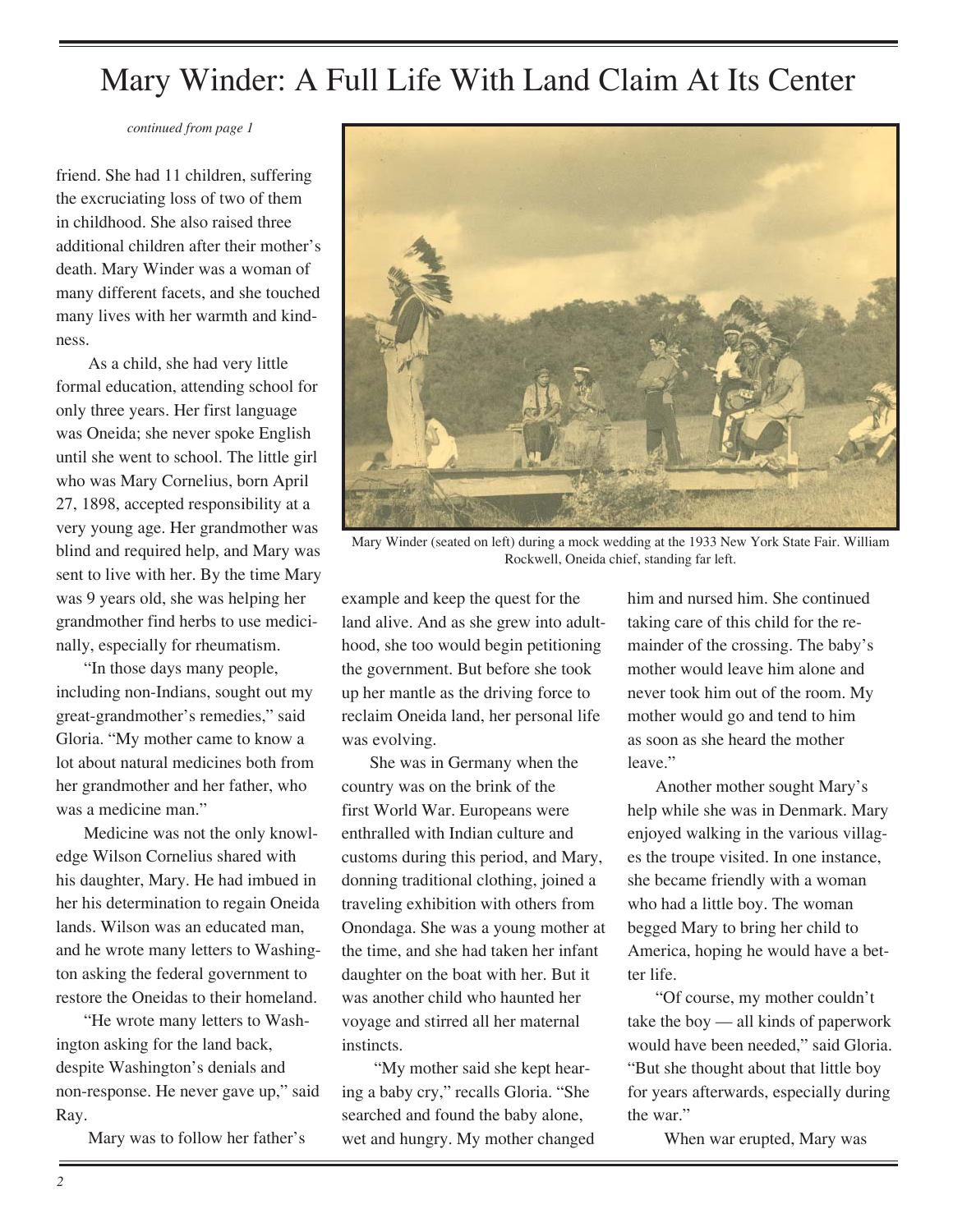in Germany and all Americans were ordered to return home. She and her group were slated to sail on the Lusitania, but missed the sailing and left on her sister ship, the Mauritania. This fateful switch proved providential, for the Lusitania was sunk by a German U-boat during its crossing.

After she returned to the United States, Mary's life revolved around her family, but her desire to regain the Oneidas' homeland still burned. In 1920, she wrote a poignant letter in simple prose asking the Indian Bureau how much money Washington owed to the Oneidas for the use of their land. Mary received no satisfaction from the bureaucrats. Undaunted, she continued her quest.

 During this time, Mary not only was rearing her children, she also was managing her own little grocery store on the Onondaga Reservation, where she lived along with many other Oneidas. She allowed her customers to buy on credit, because Mary realized money was tight. When the Depression struck, the store closed. "My mother took the book listing the outstanding accounts and burned it," said Gloria.

Her generosity was well known among the people at Onondaga. Travelers from Canada, parents and children, found respite at Mary's home. She often would harbor wives and children during family disputes. Gloria remembers her mother making beds on the floor in the upstairs loft from blankets and coats for their unexpected guests.

"One boy from the Mohawk reservation came and stayed with us for a whole summer," said Gloria. "We didn't know him. I think people at Onondaga directed him to our house



A photo taken at the New York State Fairgrounds. Mary Winder (third row, center): on her left, Chapman Schanandoah (Wolf Clan).

because my mother had a reputation for sheltering people in need."

The house that proved a safe haven for Mary's family and others who sought refuge was a log cabin on the Onondaga Reservation, which originally belonged to Mary's grandmother. The cabin, which was moved to Oneida land by Mary's grandson, Barry, and can still be seen today, was enlarged over the years with wings added on either side. In this home, Mary gave birth to her children. After each birth, her husband recorded the child's name and the date on the mortar cementing the logs together.

Although the home radiated warmth from the inhabitants within, there was no electricity or running water, no luxuries. The family used oil lamps to illuminate the rooms and wash boards to clean their clothes. There was an outhouse in the backyard. "It was a different life in those

days," recalls Gloria.

 The outside of Mary's home was a profusion of colors. Punctuated with dark green woodwork, the house was well tended, boasting such an abundance of flowers that a painter was tempted to take up his brush and try to capture the resplendent colors dotting the landscape, recalls Gloria. "My mother loved flowers," said Gloria. "It was a beautiful place. One day a woman from Syracuse University stopped and asked if she could have permission to paint it — it truly was lovely. She came and sat for several days in the driveway, painting."

Pink sweet Williams, bright yellow daffodils, fragrant white lilies of the valley, rows of red, white and pink peonies mixed with a bounty of roses, and morning glories graced one side of the house, with two large maple trees completing the scene. On the oppo-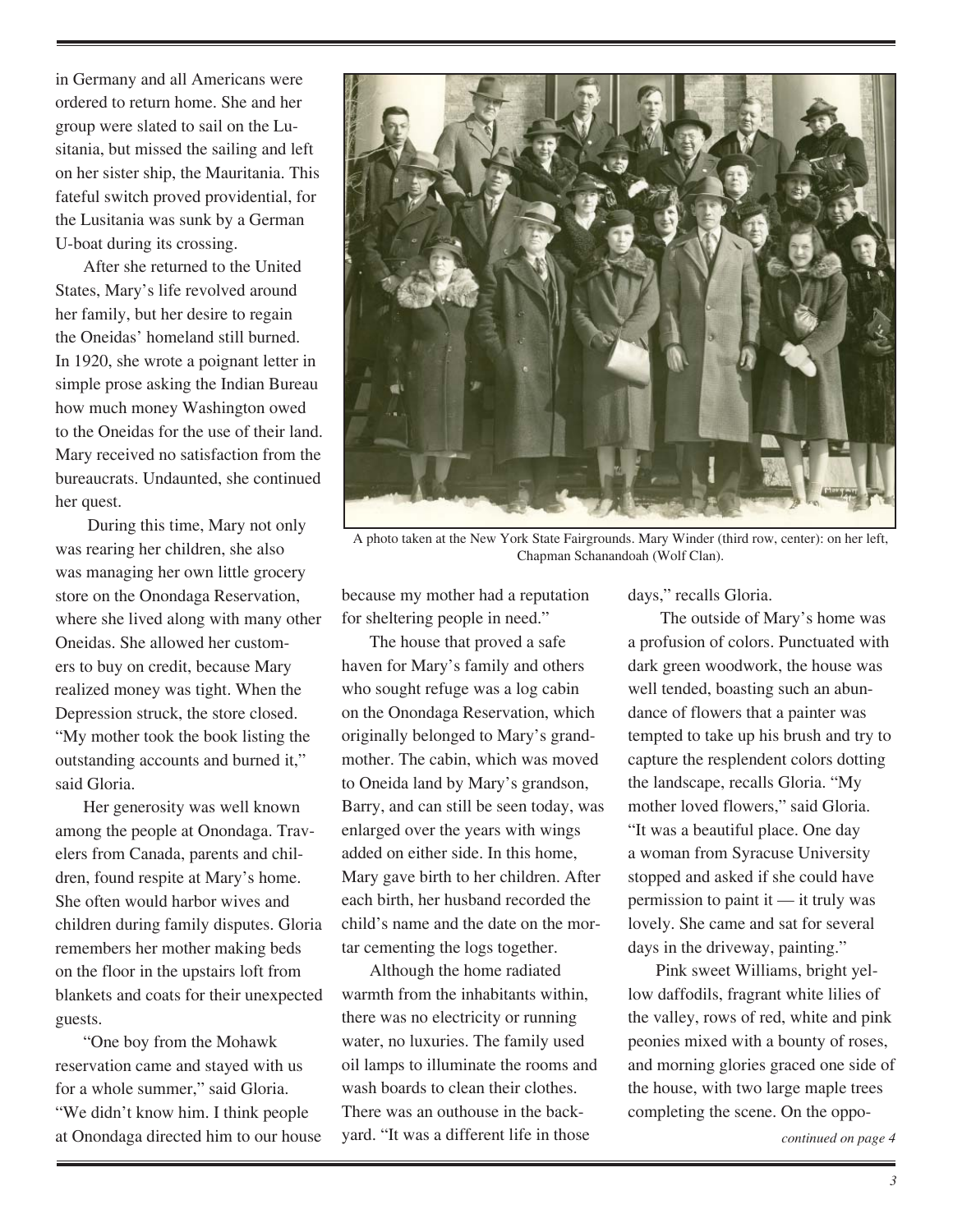*continued from page 3*

site side was a lush grape arbor with benches and a huge vegetable garden, said Gloria. In the back yard, gladiolus bloomed as did lilacs, both purple and white. The front yard had a white picket fence with an arched entrance gate and a flagstone walk leading to the front door.

Luella Derrick, whose father was Oneida, remembered spending many hours in Mary's garden and home playing with Gloria when they were children. She fondly recalled watching Mary making baskets and learning the skill from her. Mary also found time to practice and teach other traditional crafts, and every year she attended the New York State Fair and was a charter member of the Six Nations Agricultural Society that runs the Indian Village at the event. Mary sold her crafts at the village, often driving with Luella's family to the fair.

"She was so well liked and loved in the neighborhood," said Luella. "To me, she was like a second mother; I loved her."

 Saturdays would find a group of eight or nine neighborhood children at Mary's home where she would hold Sabbath lessons, said Luella. Religion was important to Mary, who was a devout Seventh Day Adventist, added Luella.

According to everyone who knew her, Mary was a woman of firm convictions. She was never afraid to tackle any problem, and she exuded self-confidence in any situation, said Gloria. Throughout the years, she continued writing letters to Washington about the return of the Oneidas'



1948 Coney Island, N.Y.: Evelyn Webster Goulet (Turtle Clan) and Mary Winder.

land, turning first to a friend and later to Gloria for help.

Brenda Bush (Turtle Clan) remembers Mary visiting her home for just this purpose. Usually, when Mary came to Brenda's house, Brenda and her sisters would gather around for some conversation and fun. "On the days she came for my mother to help her write the letters, she'd kindly tell us she was visiting on business, and

we should go play," said Brenda. "My mother was happy to help. Mary was her best friend."

Throughout her life, Mary elicited love and respect from all who knew her.

"She was always there for us," said Luella. "First when we were little and later as we grew, she would always make time to talk to us."

Offering any of her time was quite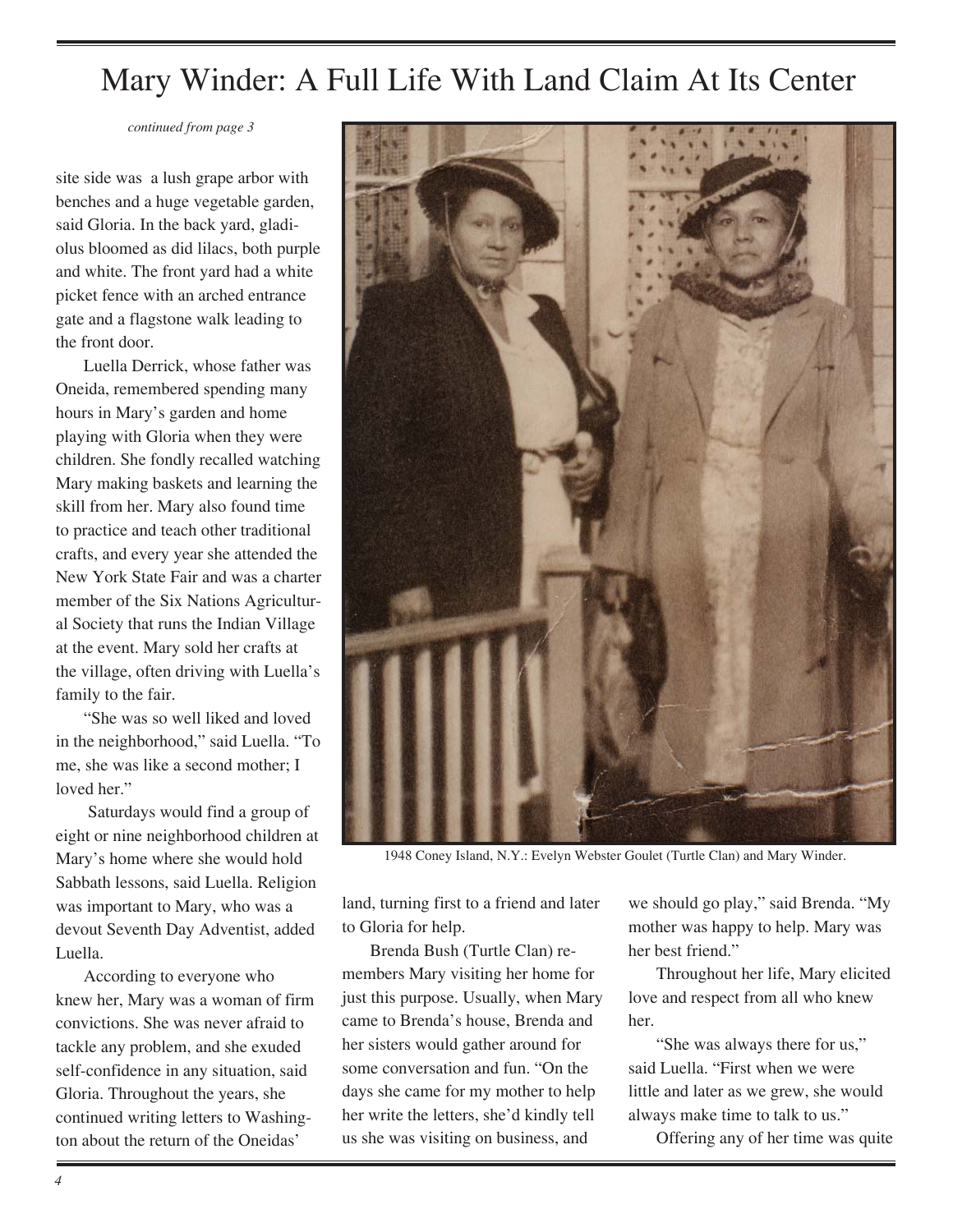

Julia Carpenter Cornelius, Mary Winder's mother.



Wilson Cornelius, Mary Winder's father.

a feat. Mary's myriad responsibilities seem dizzying by any standard particularly the demands of caring for a family of 11 children. For example, Mary baked 24 loaves of bread a week for her family, and homemade breads were not the only baked goods the family enjoyed. Gloria recalls walking down the road and smelling the scent of hot biscuits emanating from her home. Mary also made all the children's clothes, even cutting

down coats to fit the younger children. Gloria said she never had a new coat until she was 8 years old. "My mother let me pick out a coat from the Sears catalogue," said Gloria. "I can still see it — it was bright blue with flecks of white and all the buttons were covered with fur."

At 11, Gloria was the eldest child at home — all her older sisters were married. She and her mother enjoyed a close relationship, becoming trusted friends as well as mother and daughter. She would often ask her mother questions while the two were busy with kitchen chores. During these work/talk sessions, Gloria and Mary discussed many things. It was from her mother that she learned the paramount importance of the treaty cloth allotted annually to the Oneida people from the federal government, as required by the 1794 Treaty of Canandaigua.

"My mother explained to me that a certain amount of cloth was allocated to each of the Six Nations of the Confederacy," said Gloria. "However, each year the price of the cloth would rise, so the allotment would shrink.

But my mother told me that regardless of how small the pieces of cloth became — even if it became the size of a postage stamp — that we were to claim the cloth. It was tangible proof that the Federal treaties were in full force."

Between the sewing, baking and sundry household chores, there was never a lack of work for Mary, but somehow she found a way, and the time, to travel, working tirelessly toward winning recognition of the Nation's right to its ancestral lands. It was her continued fervor that justice be served that caused Mary to leave her home and family in the care of her husband as she traveled to Washington, Chicago, Canada and Wisconsin. Even trips to Utica were difficult, as Mary had no car.

"I used to give Mary rides to see the lawyer in Utica who was working on the land claims," said Luella. "My father, who was born on the Oneida Territory, would go, too. He was with Mary in Washington when they testified to forbid states to impose



Joseph Cornelius, Mary Winder's paternal uncle.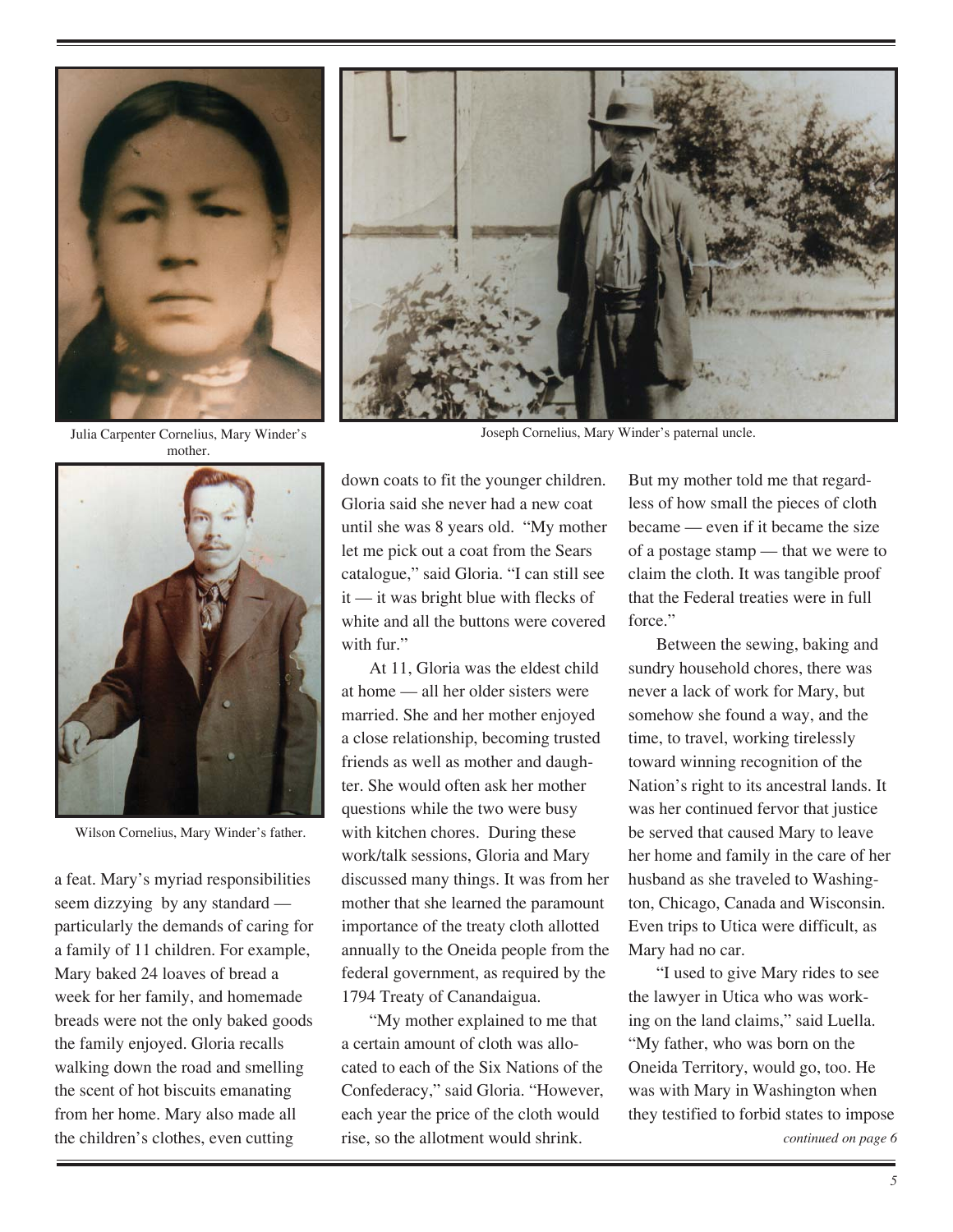*continued from page 5*

restrictions upon Indians' fishing and hunting rights."

The federal government had a history of trying to get rid of not only Indians' rights, but Indians themselves, said Gloria. "We used to call us the 'vanishing Americans,'" said Gloria, referring to forced assimilation and the practice of sending children to Indian boarding schools, two imposed measures. "They [the federal government] would even refer to us as aliens in our own country."

The federal government's affront to Indians was continual, said Gloria. One blatant instance was the building of the dam on the Onondaga Reservation, where many Oneidas were living. Half of the reservation was taken over by the government to build the dam

for a reservoir behind the dam that was never filled, never used. This practice was not exclusive to Onondaga, for the Seneca Nation would suffer the same fate with the Kinzua Dam.

In 1943, Mary wrote to the Indian Superintendent in New York stating that the Oneidas were tired of being without a homeland. It was this continual tenacity that would prove providential in the fight for the Nation's land. Mary wanted federal intervention on the Oneidas' behalf, helping them to regain their land. The superintendent's answer was succinct — neither he nor the BIA could intervene.

Undeterred, Mary urged the Oneidas at Onondaga to form an organization which would allow the Oneidas to put in a land claim with the Indian Claims Commission. The commission required a formal organization to be in



William Winder and Janice Beauvais Winder (both Wolf Clan) with Thelma Hill Cornelius (Turtle Clan) and Harold Leslie Cornelius (Wolf Clan).

place before a claim could be filed.

Sixty Oneida families living on Onondaga met and decided to put in a claim for their ancestral lands. Meetings continued throughout the 1940s. At each one, a hat was passed for donations to buy stamps to continue the writing campaign. "Mary knew the Oneidas had a legitimate, logical claim, but also knew she needed solid supporting information," said Ruth Burr (Turtle Clan Mother), who was a secretary for the organization.

"Mary decided to go to Washington to research our treaties at the Bureau of Indian Affairs office," said Ruth. "She spoke to anyone who would listen, but unfortunately her pleas fell on deaf ears."

In 1948, Mary Winder wrote again to the Bureau of Indian Affairs. The letter requested payment or return of the land New York State had illegally taken from the Oneidas. In her letters, Mary cited the Nation's allegiance with the United States in its wars, and asked for help re-claiming Nation lands. The appeals proved fruitless once again.

Through it all, the relentless family obligations and land claim struggles, Mary kept a sense of humor, said Gloria, and a sense of fun. Gloria recalls weekend camping trips her mother planned for the family on a hilltop clearing near their home. Carrying bedding, blankets, pots and pans, the family climbed to the top of the hill and situated themselves for the trip's duration.

"We'd build a campfire at night, and she'd tell us ghost stories," said Gloria. "We didn't have a tent; we'd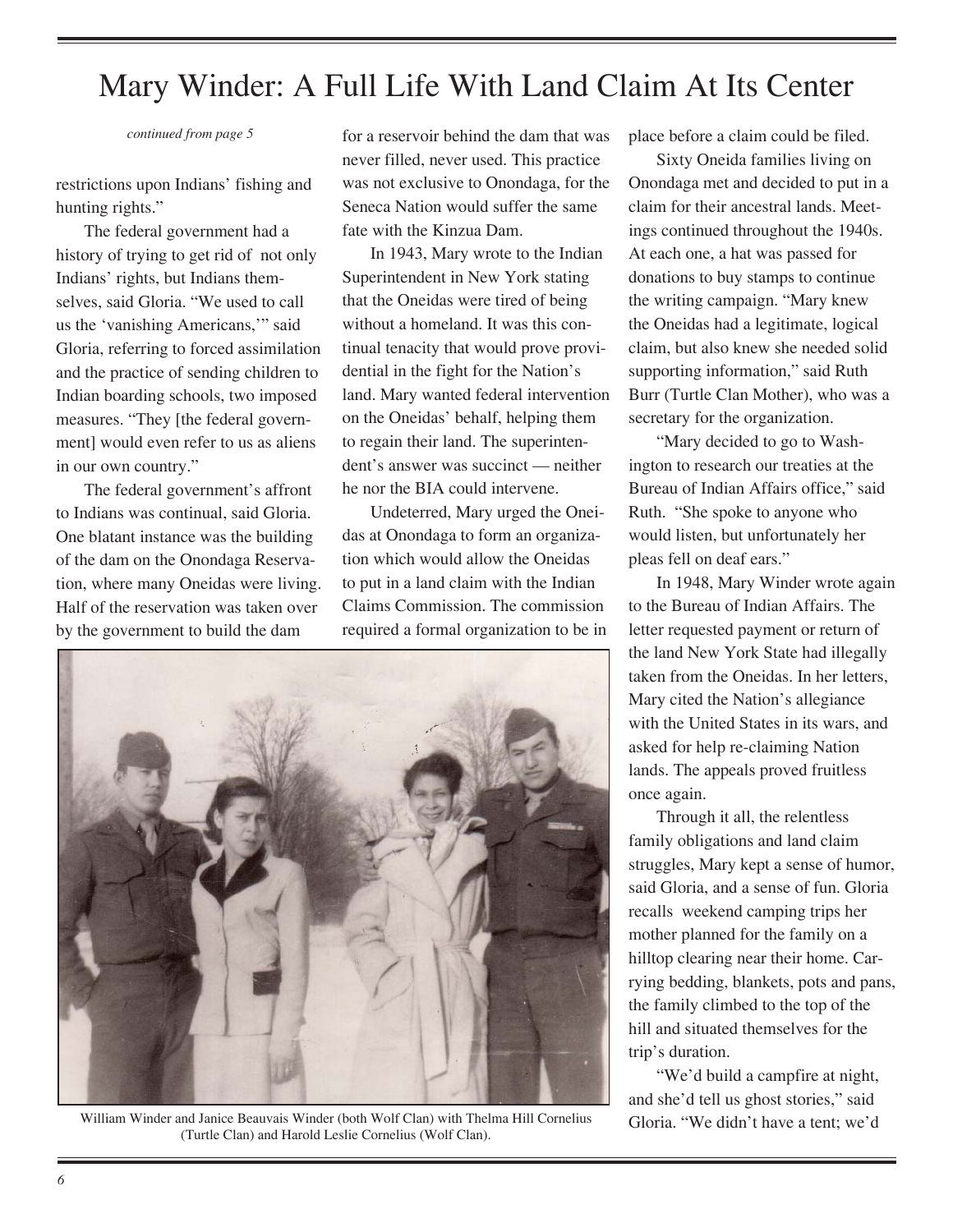

Gloria and Karen Halbritter (both Wolf Clan).



Sam Winder Jr., Ray and Barry Halbritter (all Wolf Clan) and William Beglen. Gloria Winder Halbritter and Ramona Winder Beglen (both Wolf Clan).

lie there looking up at the stars. In the morning, she'd cook fried potatoes for breakfast and then we'd carry everything back home. These are some of the best memories I have of my mother."

A woman who defied definition, Mary Winder came by her staunch characteristics naturally. It has long been a truth in Haudenosaunee culture that the women play a prominent role. Long before the Europeans came to this country, Haudenosaunee women enjoyed respect within their community. Traditionally, Haudenosaunee women chose chiefs and owned their land and retained custody of their children in disputes. Unlike their European counterparts at the time of the first contact, who were regarded as no better than chattel, owning nothing, not even their children, Haudenosaunee women had high status in their culture, which continues today.

With this strong history behind her, it is little wonder Mary confronted injustice with a stalwart heart. In the last years of her life, she moved to a farm near Bath, N.Y., and grew potatoes and other vegetables. She died from lung cancer at the age of 56, three years after the land claim was officially filed. She is buried at Onondaga. But the work she began has continued.

The Nation eventually won the land claim initiated 30 years before. However, at the time the claims were originally filed, the Oneidas did not understand it was only for a monetary award, said Gloria. The quest Mary had started was always about reacquiring the Oneida land. In the 1970s, the government offered the Oneidas \$3.3 million to settle the land claims